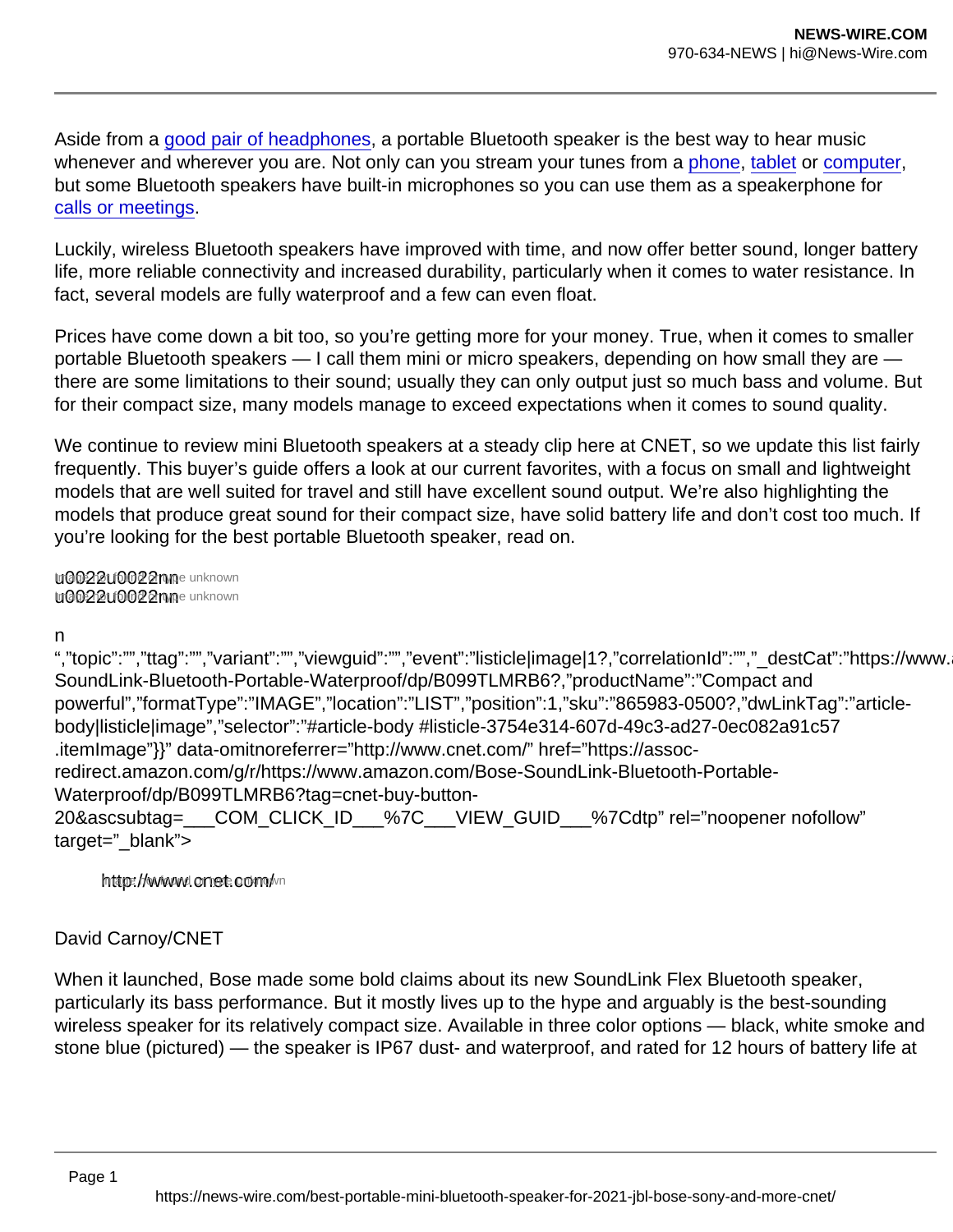moderate volume levels.

It's also equipped with Bose's PositionIQ technology to automatically detect the speaker's orientation and deliver optimized sound based on whether upright, hanging or flat on its back. The speaker is IP67 dustand waterproof, and rated for 12 hours of battery life at moderate volume levels. The Flex also floats and Bose says it can survive drops and bumps, with a soft silicone back and powder-coated steel grille that "won't peel or flake and is resistant to corrosion and UV light."

Bose's [SoundLink Micro](https://www.cnet.com/reviews/bose-soundlink-micro-review/) also delivers impressive sound for its tiny size and this speaker is bigger, weighing just over a pound (0.45 kg) and measuring 7.9 inches wide, 2.1 inches deep and 3.6 inches high (20 by 5.3 by 9.1cm), so it sounds significantly better than the Micro. For some reason, it uses the older Bluetooth 4.2 instead 5.0, but I didn't have any problems with connectivity.

Bose says it can fill a living room with sound. From my tests, I'd say it would have to be a relatively small living room — it can only output so much sound as a single speaker. However, if you pair two of them together in stereo mode, the sound gets to a whole other level and indeed fills a larger room with sound.

n

","topic":"","ttag":"","variant":"","viewguid":"","event":"listicle|image|2?,"correlationId":"","\_destCat":"https://www. Bluetooth-Built-Waterproof-JBLGO3REDAM/dp/B08KVXPMBF/","productName":"Pocketfriendly","formatType":"IMAGE","location":"LIST","position":2,"sku":"JBLGO3BLKAM","dwLinkTag":"articlebody|listicle|image","selector":"#article-body #listicle-1a62ff31-81f9-443d-8983-faaa9322f3d0 .itemImage"}}" data-omitnoreferrer="http://www.cnet.com/" href="https://assocredirect.amazon.com/g/r/https://www.amazon.com/JBL-Bluetooth-Built-Waterproof-JBLGO3REDAM/dp/B08KVXPMBF/?tag=cnet-buy-button-20&ascsubtag=\_\_\_COM\_CLICK\_ID\_\_\_%7C\_\_\_VIEW\_GUID\_\_\_%7Cdtp" rel="noopener nofollow" target=" blank">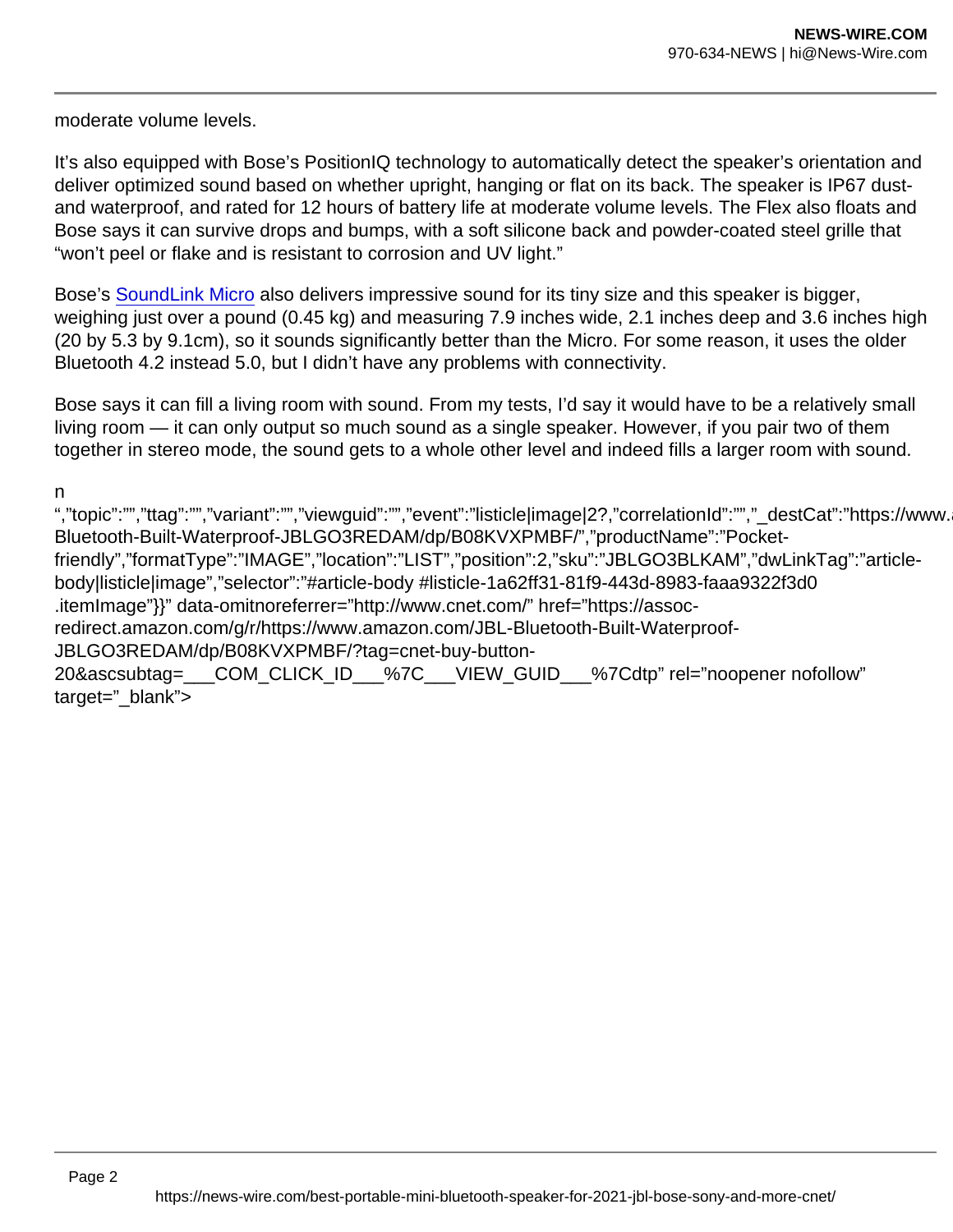http://www.cnet.com/

## David Carnoy/CNET

The JBL Bluetooth speaker that received the biggest improvements for 2021 is among the company's smallest. The JBL Go 3 has a completely new look — it's now covered in durable fabric instead of having the naked plastic design of its Go predecessors — and that new design, coupled with surprisingly decent sound for its small size, makes the Go 3 (\$50) one of the top micro Bluetooth speakers out there.

Available in multiple color options, it has an IP67 water-resistance rating, meaning it can be dunked in water and is dust-proof. Battery life is rated at up to five hours.

n

","topic":"","ttag":"","variant":"","viewguid":"","event":"listicle|image|3?,"correlationId":"","\_destCat":"https://www. value micro speaker","formatType":"IMAGE","location":"LIST","position":3,"sku":"","dwLinkTag":"articlebody|listicle|image","selector":"#article-body #listicle-a6be83eb-c032-43ca-9804-273ad797424a .itemImage"}}" data-omitnoreferrer="http://www.cnet.com/" href="https://assocredirect.amazon.com/g/r/https://www.amazon.com/gp/product/B07VSPPQXC?tag=cnet-buy-button-20&ascsubtag= COM\_CLICK\_ID %7C VIEW\_GUID %7Cdtp" rel="noopener nofollow"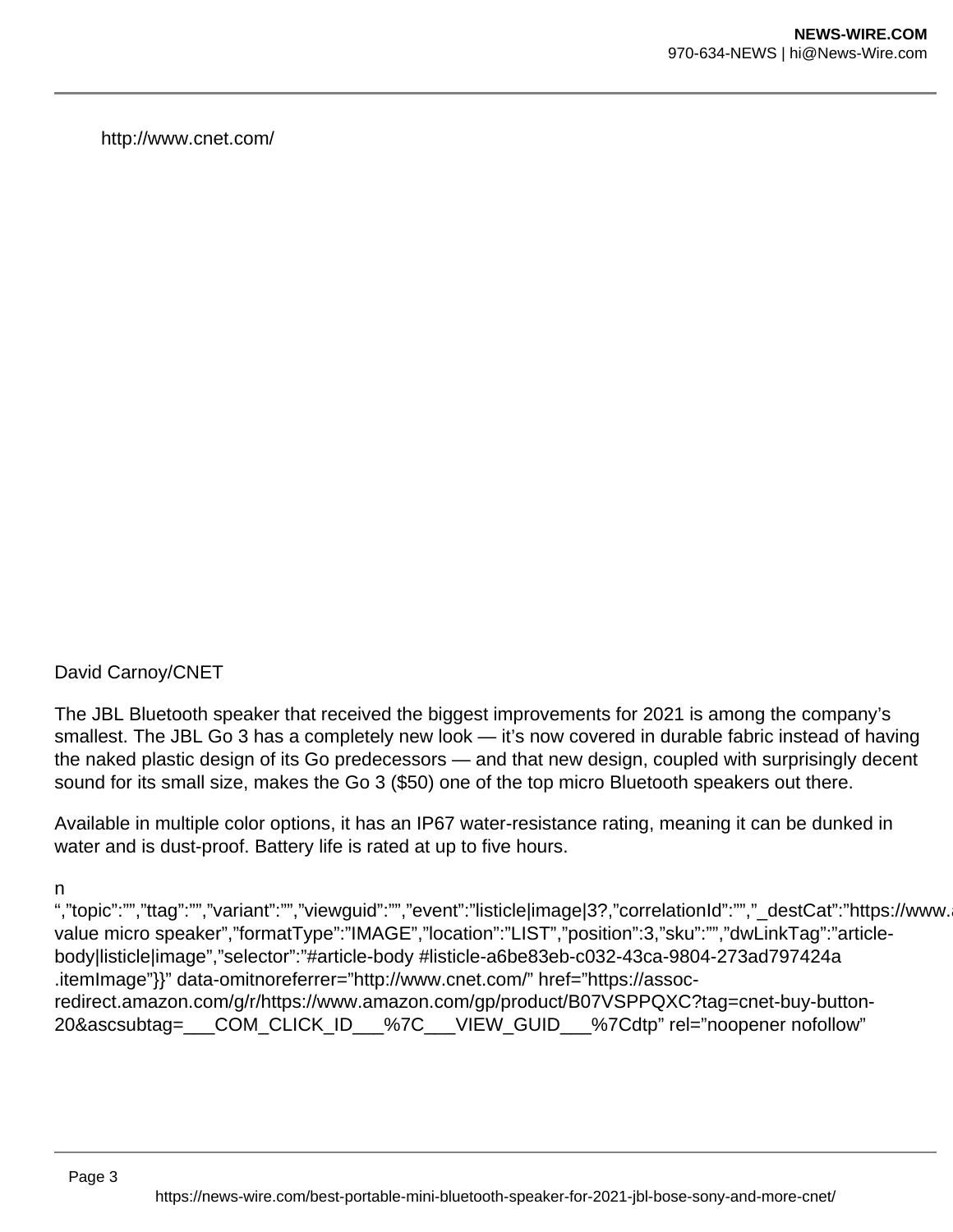#### target="\_blank">

http://www.cnet.com/

David Carnoy/CNET

Tribit's StormBox Micro is one of the best sounding pocket-sized Bluetooth speakers I've tested, with a decent bass and the loudest Bluetooth speaker in its class size. It lists for \$50, but it sometimes sells for less at Amazon.

Aside from its great design, Bose's SoundLink Micro stood out because it was able to deliver more bass than every Bluetooth speaker in its size class, and it also managed to have limited distortion at higher volumes. And it's the Tribit's bass and overall volume level for its tiny size that allows it to stand out.

It's IP67 dust-proof and water-resistant (it can be fully submerged in shallow water for a short time) and has up to eight hours of battery life at moderate volume levels with USB-C charging. Like the Bose, this portable Bluetooth speaker has an integrated strap so you can clip it to your backpack or bike's handlebars.

n

","topic":"","ttag":"","variant":"","viewguid":"","event":"listicle|image|4?,"correlationId":"","\_destCat":"https://www.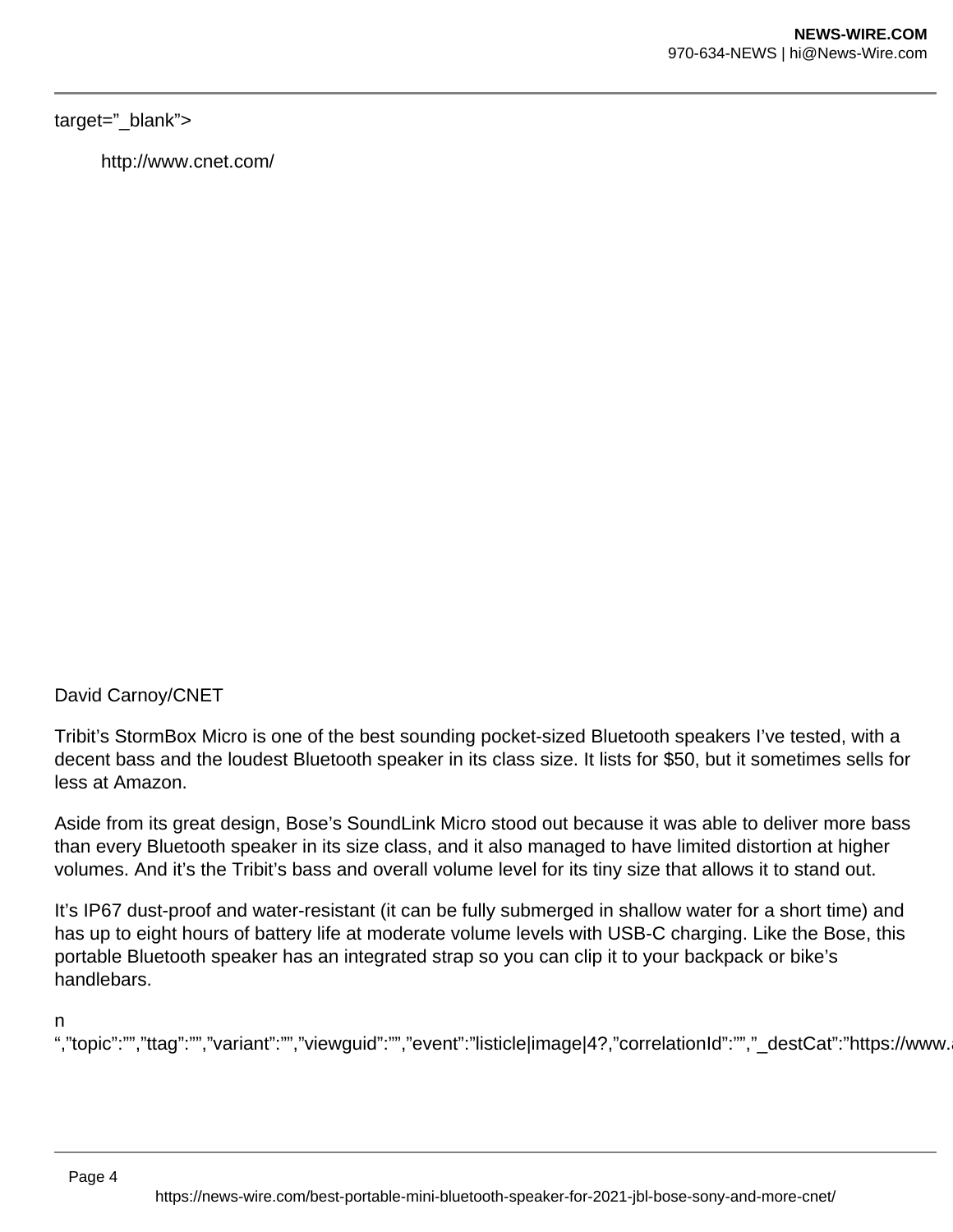SoundLink-Micro-Bluetooth-speaker/dp/B0748PGNBX","productName":"Micro favorite","formatType":"IMAGE","location":"LIST","position":4,"sku":"783342-0500?,"dwLinkTag":"articlebody|listicle|image","selector":"#article-body #listicle-0909455e-c5be-455c-ac1d-a5eacf884764 .itemImage"}}" data-omitnoreferrer="http://www.cnet.com/" href="https://assocredirect.amazon.com/g/r/https://www.amazon.com/Bose-SoundLink-Micro-Bluetoothspeaker/dp/B0748PGNBX?tag=cnet-buy-button-20&ascsubtag= COM\_CLICK\_ID %7C VIEW\_GUID %7Cdtp" rel="noopener nofollow" target="\_blank">

http://www.cnet.com/

Sarah Tew/CNET

Although a little pricey, Bose SoundLink Micro sounds remarkably decent for its tiny size, delivering more bass than other pocketable speakers. It's a fully waterproof Bluetooth speaker and available in three color options, although the blue version appears to be hard to find. It's also worth noting that the price of the speaker has gone up over time. It dipped from \$109 to \$99 but now lists for \$119.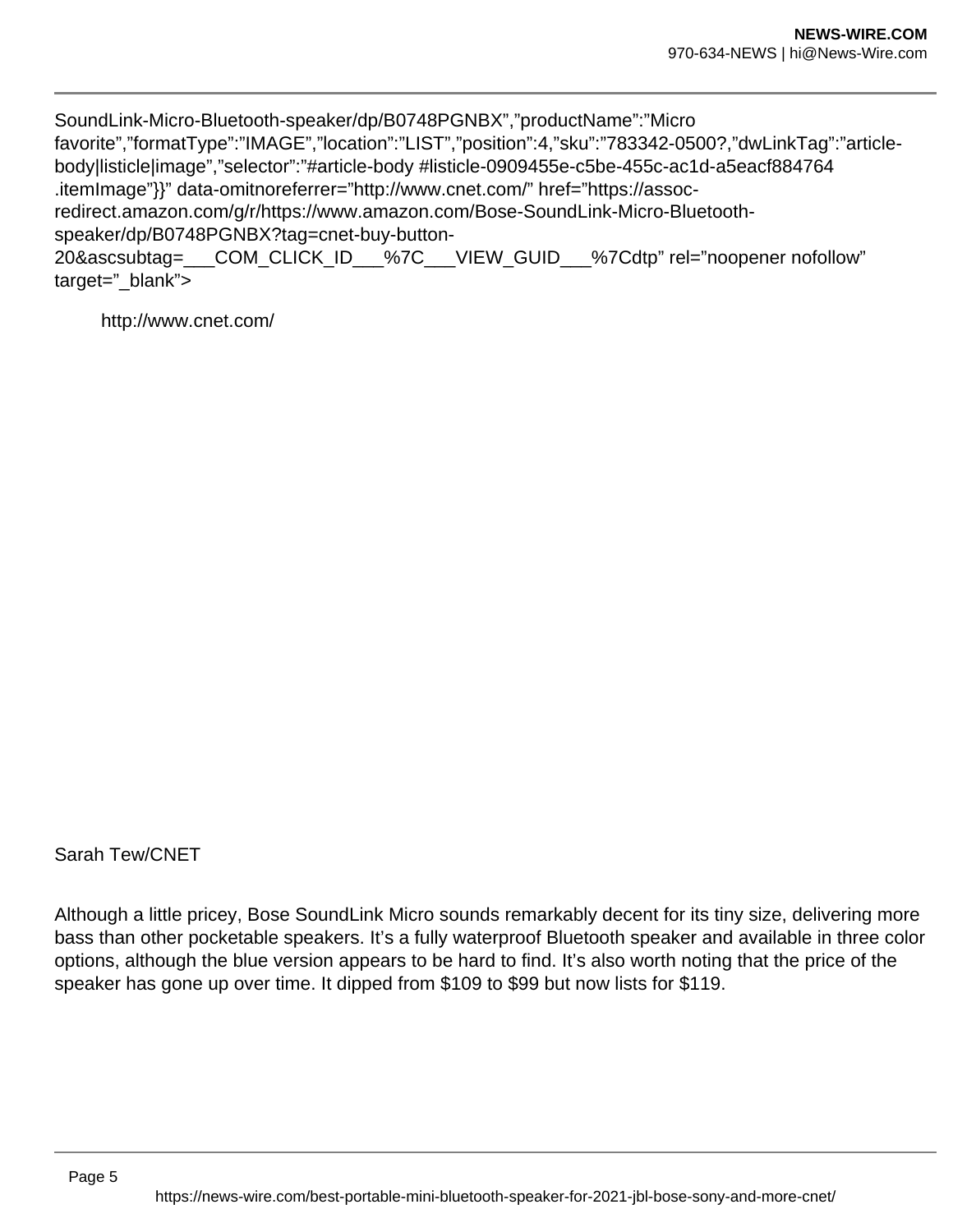While this model is truly pocket-sized — and that's certainly an appealing feature — the bigger but still compact SoundLink Flex sounds significantly better and is also the better value at \$149.

[Read our Bose SoundLink Micro review.](http://www.cnet.com/reviews/bose-soundlink-micro-review/)

n

","topic":"","ttag":"","variant":"","viewguid":"","event":"listicle|image|5?,"correlationId":"","\_destCat":"https://www. us/shop/roam.html","productName":"Portable Sonos Wi-Fi/Bluetooth speaker","formatType":"IMAGE","location":"LIST","position":5,"sku":"","dwLinkTag":"articlebody|listicle|image","selector":"#article-body #listicle-6513eb17-ae4b-453e-8fb5-e6230578bc43 .itemImage"}}" data-omitnoreferrer="http://www.cnet.com/" href="https://www.anrdoezrs.net/links/3586864/type/dlg/sid/cn- COM\_CLICK\_ID dtp/https://www.sonos.com/en-us/shop/roam.html" rel="noopener nofollow" target=" blank">

http://www.cnet.com/

David Carnoy/CNET

Available in white or black for \$179, the Roam is currently Sonos' smallest and most affordable speaker (if you don't count those \$99 Sonos-compatible Symfonisk Ikea Wi-Fi bookshelf speakers), though it's fairly expensive for a mini wireless speaker. This model, like [Sonos' earlier Move](https://www.cnet.com/reviews/sonos-move-review/) portable speaker (\$400), is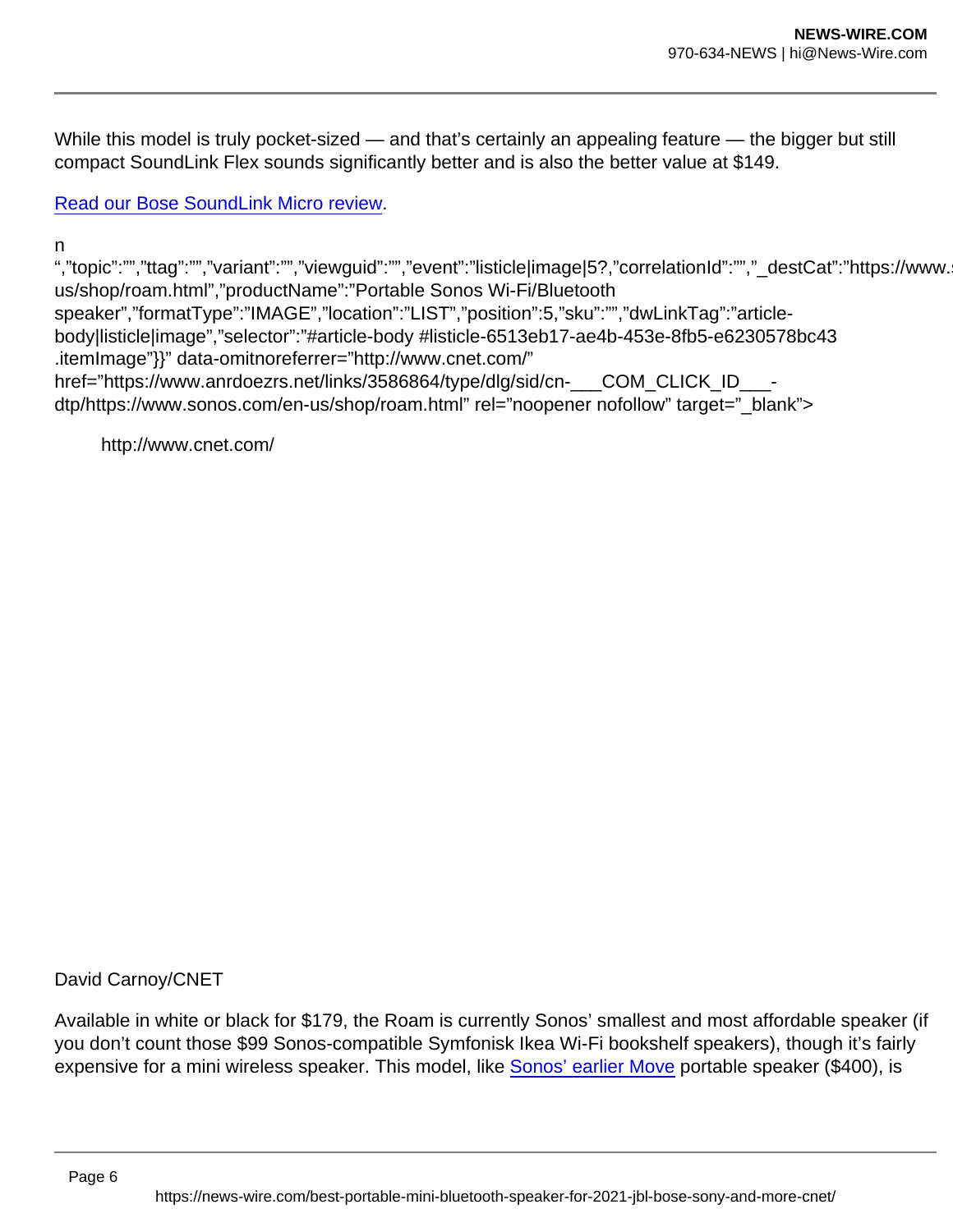equipped with both Bluetooth and Wi-Fi and can tap into an existing Sonos multiroom audio system and link with other Series 2-compatible Sonos speakers. The Sonos Roam makes for a good starter Sonos speaker for those new to the Sonos world. [Read our Sonos Roam review.](https://www.cnet.com/news/sonos-roam-review/)

n

","topic":"Speakers","ttag":"amazon","variant":"","viewguid":"","event":"listicle|image|6?,"correlationId":"","assett Soundcore Motion Plus (Black)","seriesGuid":"60e779bd-2671-4902-88ea-2dfc4493e7a2?,"sku":"AK-A3116011?,"reviewId":"54c99001-daf0-4e58-8155- 410aecab2451?,"formatType":"IMAGE","location":"LIST","position":6,"dwLinkTag":"articlebody|listicle|image","selector":"#article-body #listicle-21bb736c-7388-4bd8-8f92-1c9a57e4f8ae .itemImage"}}" data-omitnoreferrer="http://www.cnet.com/" href="https://assocredirect.amazon.com/g/r/https://www.amazon.com/dp/B07P39MLKH?tag=cnet-api-20&linkCode=ogi&th=1&psc=1&ascsubtag=\_\_\_COM\_CLICK\_ID\_\_\_%7C\_\_\_VIEW\_GUID\_\_\_%7Cdtp" rel="noopener nofollow" target=" blank">

http://www.cnet.com/

David Carnoy/CNET

Anker's [Soundcore Motion Plus](https://assoc-redirect.amazon.com/g/r/https://www.amazon.com/Anker-Soundcore-Motion-Altavoz-Bluetooth/dp/B07P39MLKH/?tag=cnet-buy-button-20&ascsubtag=___COM_CLICK_ID___|___VIEW_GUID___|dtp) came out in 2019 and managed to slip beneath my radar, which is a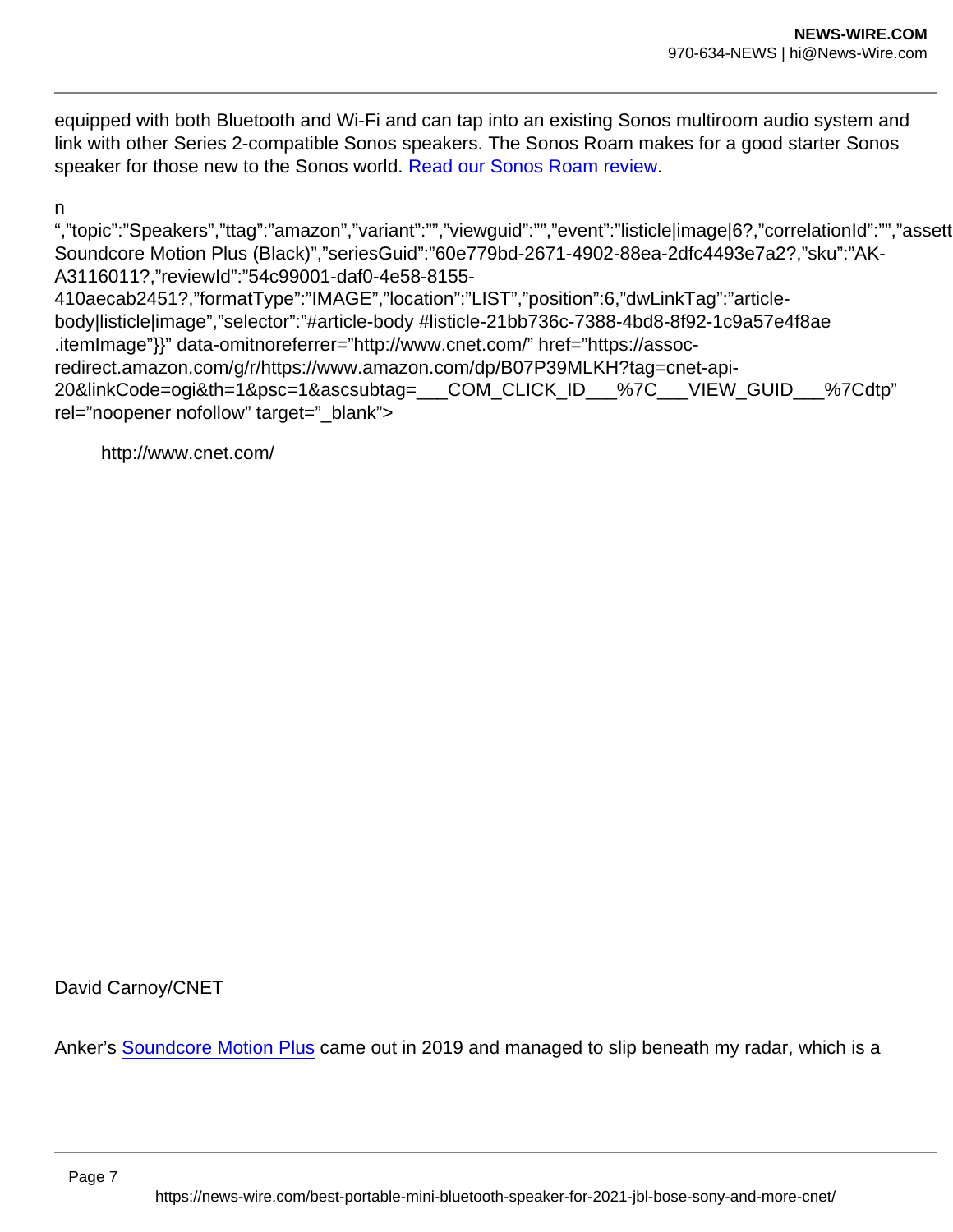shame because it's arguably one of the best-sounding speakers under \$110, if not the best (it sometimes costs slightly more but the black model usually is around \$105). A little larger than many mini Bluetooth speakers, it's still compact and manages to sound quite a bit fuller than much of the competition in this price range, with bigger bass, more volume and better clarity. It's also fully waterproof (IPX7 rated) and has support for the aptX streaming codec for devices like Samsung's Galaxy phones that support it.

[Read our Anker Soundcore Motion Plus review](http://www.cnet.com/reviews/anker-soundcore-motion-plus-review/).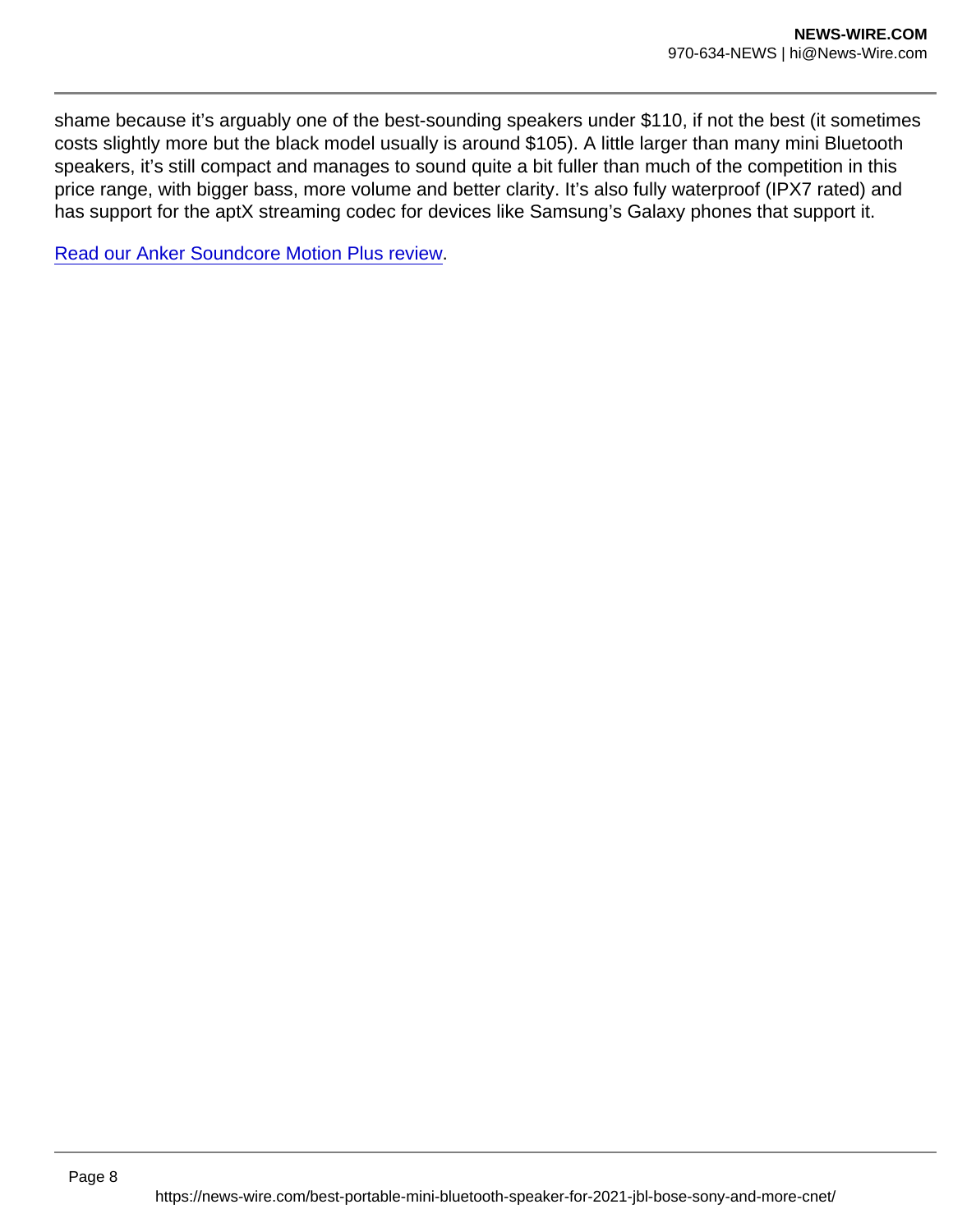n

","topic":"","ttag":"","variant":"","viewguid":"","event":"listicle|image|7?,"correlationId":"","\_destCat":"https://www. SRS-XB23-Wireless-Speaker-BLUETOOTH/dp/B086CYQ22C","productName":"Solid Sony for less than \$100?,"formatType":"IMAGE","location":"LIST","position":7,"sku":"SRSXB23/R","dwLinkTag":"articlebody|listicle|image","selector":"#article-body #listicle-79afde0c-5fc1-40d0-ab42-cc045eb474d0 .itemImage"}}" data-omitnoreferrer="http://www.cnet.com/" href="https://assocredirect.amazon.com/g/r/https://www.amazon.com/Sony-SRS-XB23-Wireless-Speaker-BLUETOOTH/dp/B086CYQ22C?tag=cnet-buy-button-20&ascsubtag=\_\_\_COM\_CLICK\_ID\_\_\_%7C\_\_\_VIEW\_GUID\_\_\_%7Cdtp" rel="noopener nofollow" target=" blank">

http://www.cnet.com/

## David Carnoy/CNET

With its new canister-like design, perfectly sized to fit in a chair cup holder, Sony has created a portable Bluetooth speaker that has a design you're probably familiar with from popular speakers like the UE Boom and JBL Flip, which have been upgraded over the years with improved bass and battery life.

An Extra Bass model, the SRS-XB23 definitely has a warmer sound. It delivers better sound with more bass and volume than many of the cheaper generic Bluetooth speakers you can find on Amazon in the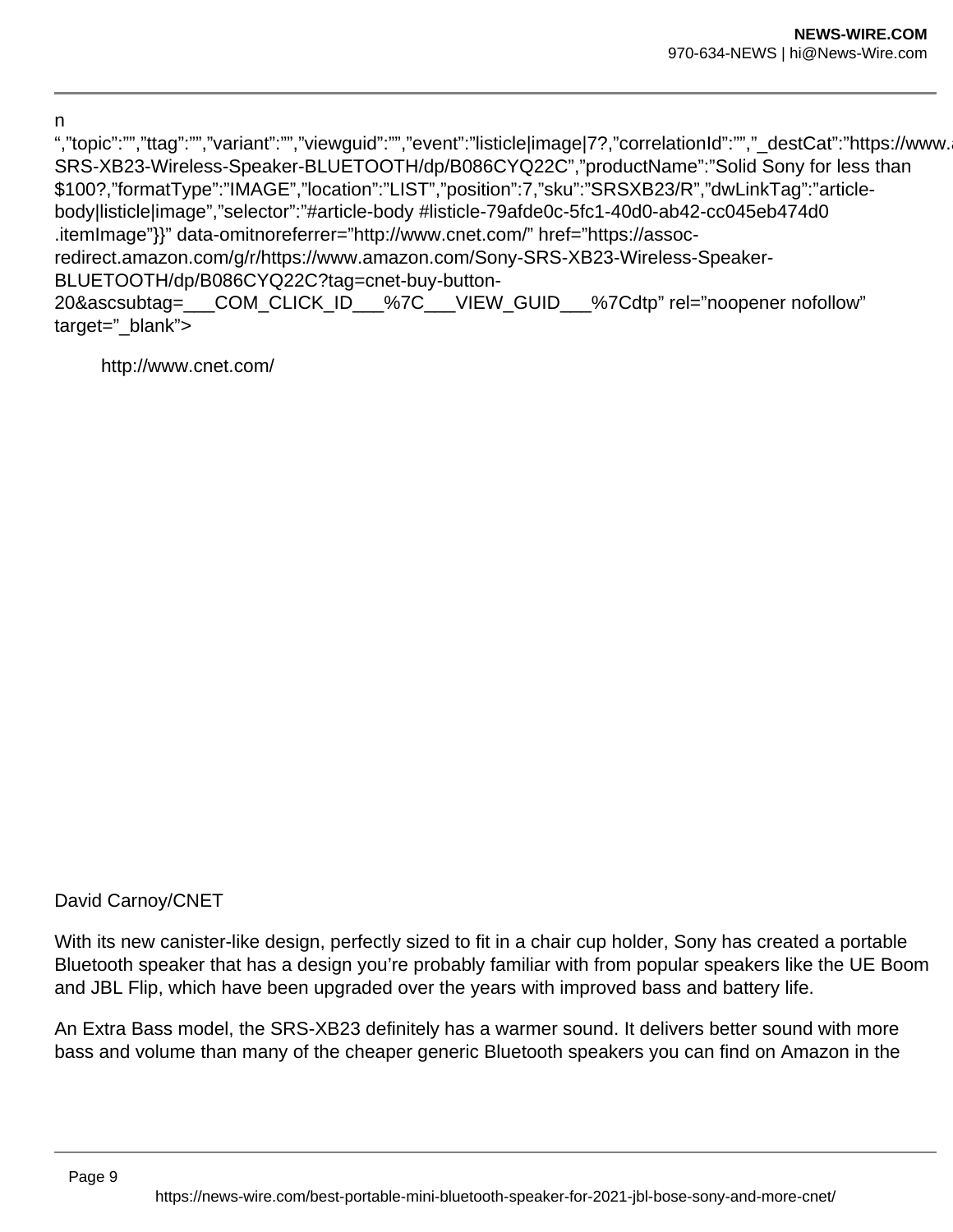\$40-\$100 range on Amazon. It's also a sleeker looking Bluetooth speaker that's available in five different color options: black, taupe, coral red, light blue and olive green. Some colors are available for less.

Equipped with two new full-range drivers and passive bass radiator, it delivers 12 hours of battery life at moderate volume levels and is waterproof, dust-proof, rust-proof and shock-proof with an IP67 rating. It has USB-C charging and can connect with up to 100 other Sony speakers using Sony's Party Connect feature.

n

","topic":"","ttag":"","variant":"","viewguid":"","event":"listicle|image|8?,"correlationId":"","\_destCat":"https://www. Clip-Built-Waterproof-JBLCLIP4BLKAM/dp/B08PJ7JMQM/","productName":"Best for clipping onto a backpack","formatType":"IMAGE","location":"LIST","position":8,"sku":"JBLCLIP4BLKAM","dwLinkTag":"articlebody|listicle|image","selector":"#article-body #listicle-87cdc67f-84a6-41f3-bd89-316b6e00d442 .itemImage"}}" data-omitnoreferrer="http://www.cnet.com/" href="https://assocredirect.amazon.com/g/r/https://www.amazon.com/JBL-Clip-Built-Waterproof-JBLCLIP4BLKAM/dp/B08PJ7JMQM/?tag=cnet-buy-button-20&ascsubtag=\_\_\_COM\_CLICK\_ID\_\_\_%7C\_\_\_VIEW\_GUID\_\_\_%7Cdtp" rel="noopener nofollow" target=" blank">

http://www.cnet.com/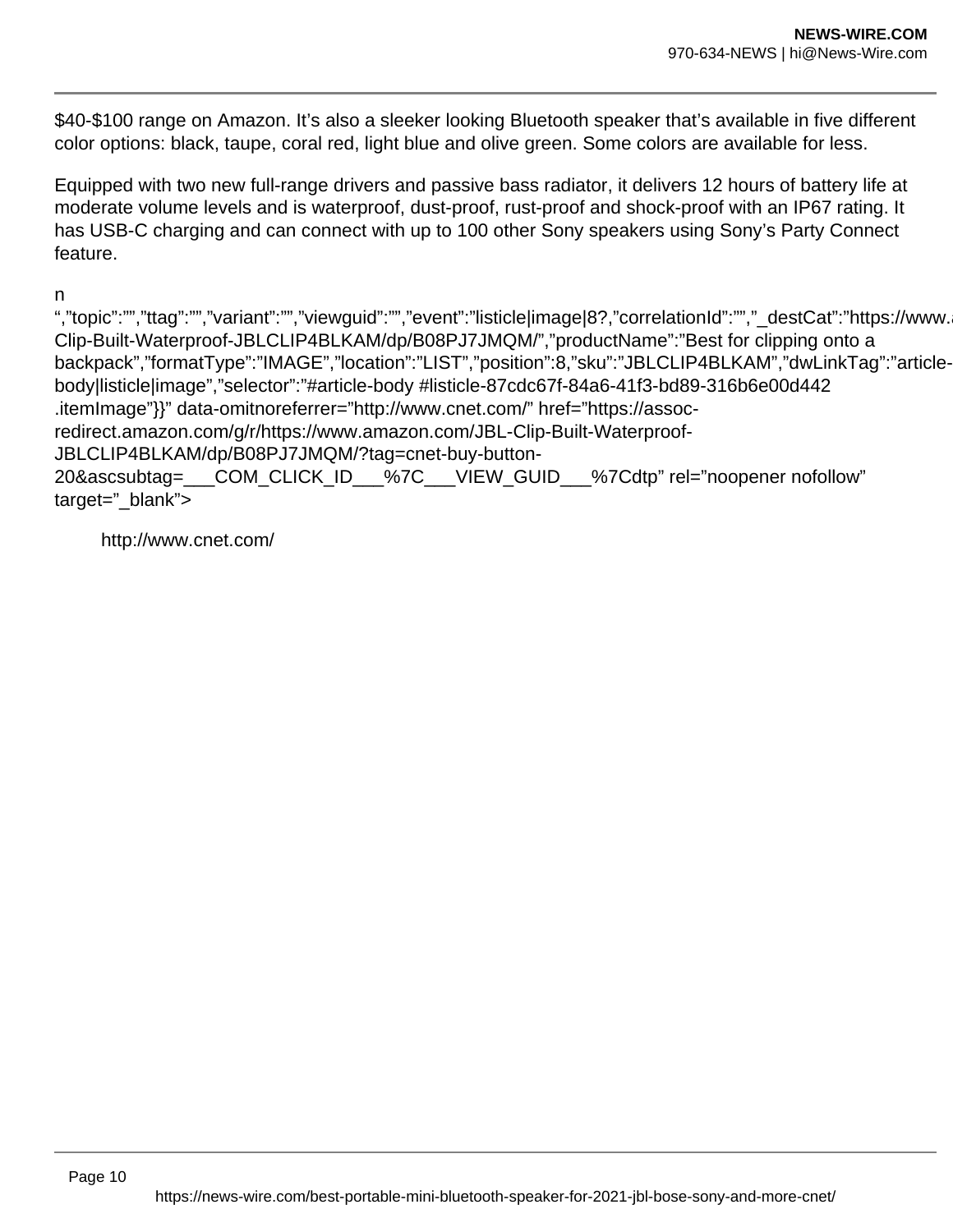Sarah Tew/CNET

For its first three generations, JBL's Clip micro Bluetooth speaker had a circular design. But for the fourthgen Clip 4, JBL has moved to a more oval shape, bulked up the speaker slightly and added USB-C charging. It does seem more durable, with a sturdier integrated carabiner "clip." Also, it sounds a little better, with more volume, clearer sound and more bass. With an IP67 water-resistance rating, it's not quite fully waterproof (the Clip 3 is), but it's now dust-proof.

One of the best wireless Bluetooth speakers for its tiny speaker size, the Clip speaker sells for \$70 but should come down in price a bit later in the year. The older Clip 3 is frequently discounted.

[Read our review of JBL Clip 4.](https://www.cnet.com/news/jbl-clip-4-bluetooth-speaker-review-a-new-design-and-slightly-improved-sound-quality/)

n

","topic":"Speakers","ttag":"amazon","variant":"","viewguid":"","event":"listicle|image|9?,"correlationId":"","assett MaxSound Plus","seriesGuid":"c8118544-b7f3-478a-ae99-550ce42af0e0?,"sku":"CNETTribit MaxSound Plus","reviewId":"ae88749d-cc99-47d2-ab5d-171c8c6860d2?,"formatType":"IMAGE","location":"LIST","position":9,"dwLinkTag":"articlebody|listicle|image","selector":"#article-body #listicle-c83ccc80-f099-4812-94e4-71b5f8f67bb8 .itemImage"}}" data-omitnoreferrer="http://www.cnet.com/" href="https://assocredirect.amazon.com/g/r/https://www.amazon.com/dp/B07MQWG3PR?tag=cnet-api-20&linkCode=ogi&th=1&psc=1&ascsubtag=\_\_\_COM\_CLICK\_ID\_\_\_%7C\_\_\_VIEW\_GUID\_\_\_%7Cdtp" rel="noopener nofollow" target="\_blank">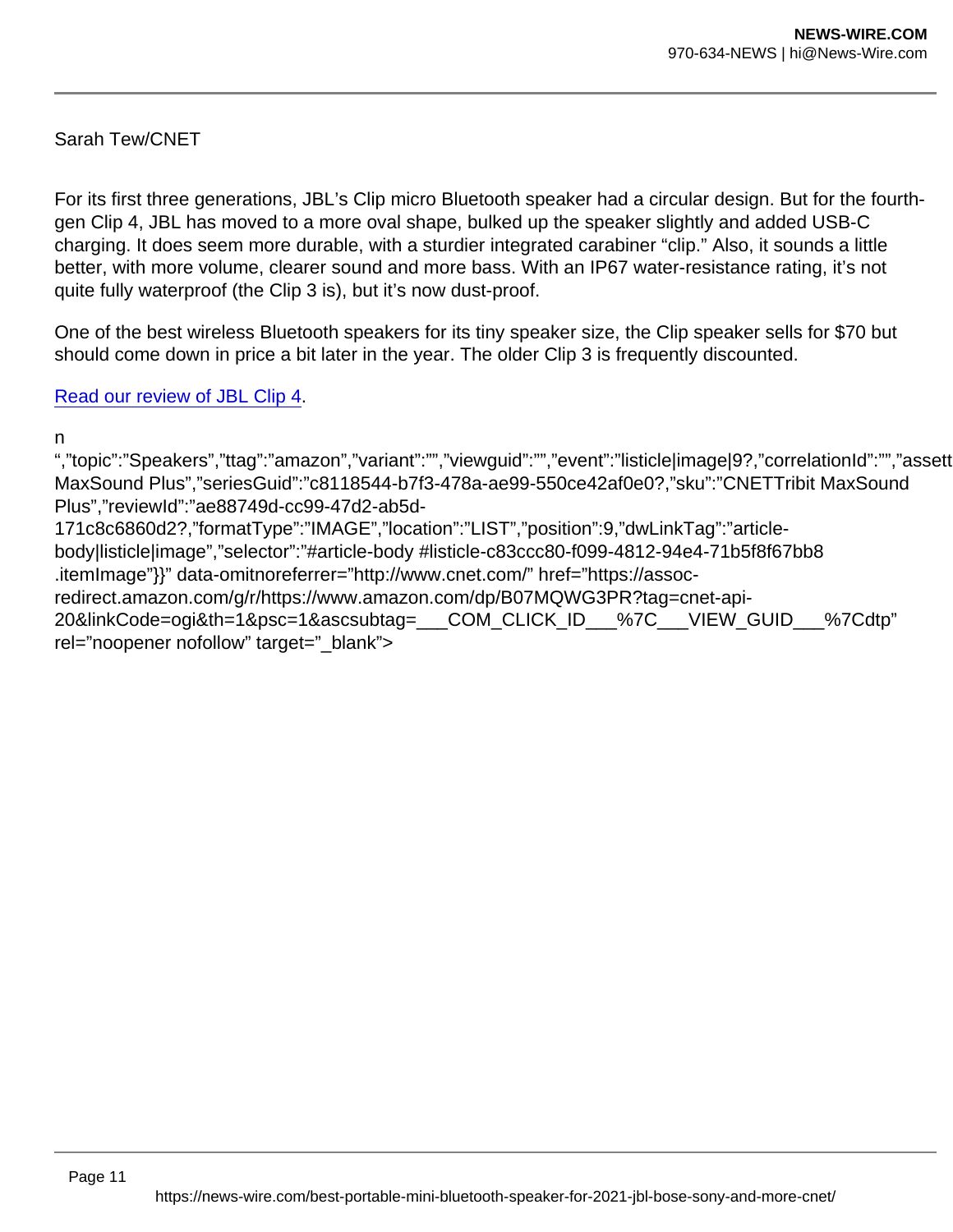http://www.cnet.com/

Sarah Tew/CNET

The Tribit MaxSound Plus is about 30% bigger than its sibling XSound Go and costs about \$25 more, but it performs substantially better and is one of the best sounding speakers in its size and price class. It has a long-lasting rechargeable battery and superior audio quality for a Bluetooth speaker.

[Read our Tribit MaxSound Plus review.](http://www.cnet.com/reviews/tribit-maxsound-plus-review/)

n

","topic":"","ttag":"","variant":"","viewguid":"","event":"listicle|image|10?,"correlationId":"","\_destCat":"https://www Waterproof-Bluetooth-Protective-Hardshell/dp/B07T185XKB","productName":"Fifth-gen Flip","formatType":"IMAGE","location":"LIST","position":10,"sku":"JBLFLIP5BLKAM","dwLinkTag":"articlebody|listicle|image","selector":"#article-body #listicle-643fa9d4-794f-4f4c-ac3f-794f781508cd .itemImage"}}" data-omitnoreferrer="http://www.cnet.com/" href="https://assocredirect.amazon.com/g/r/https://www.amazon.com/JBL-Waterproof-Bluetooth-Protective-Hardshell/dp/B07T185XKB?tag=cnet-buy-button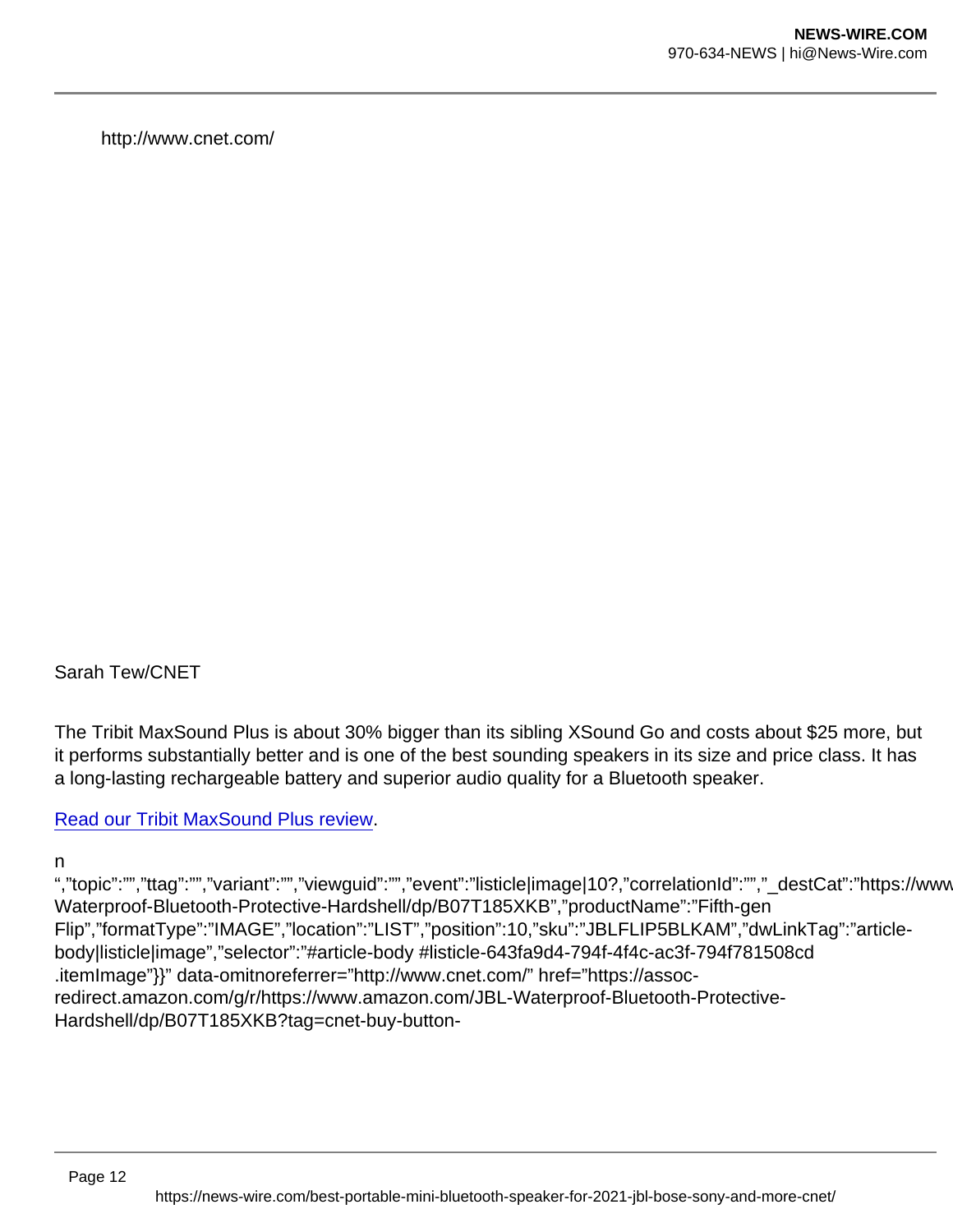20&ascsubtag= COM\_CLICK\_ID %7C VIEW\_GUID %7Cdtp" rel="noopener nofollow" target="\_blank">

http://www.cnet.com/

## David Carnoy/CNET

JBL's Flip 5 (\$130) is slightly bigger than the older Flip 4, which now costs around \$100, with improved sound that features a little more bass. It has an IPX7 waterproof certification, which means this small speaker can be submerged in a meter of water for up to 30 minutes and survive. Tribit's StormBox is about \$30 less and plays louder, but I like the tonal balance of the Flip 5 better. It also offers USB-C charging.

The step-up [JBL Charge 5](https://assoc-redirect.amazon.com/g/r/https://www.amazon.com/JBL-CHARGE-Portable-Bluetooth-Waterproof/dp/B08X4YMTPM?tag=cnet-buy-button-20&ascsubtag=___COM_CLICK_ID___|___VIEW_GUID___|dtp) plays louder and delivers more bass for \$180.

n

","topic":"","ttag":"","variant":"","viewguid":"","event":"listicle|image|11?,"correlationId":"","\_destCat":"https://www Olufsen-Integration-Microphones-Waterproof/dp/B085R7TSN6/","productName":"Impressive sounding ultracompact speaker (and

speakerphone)","formatType":"IMAGE","location":"LIST","position":11,"sku":"1734002?,"dwLinkTag":"article-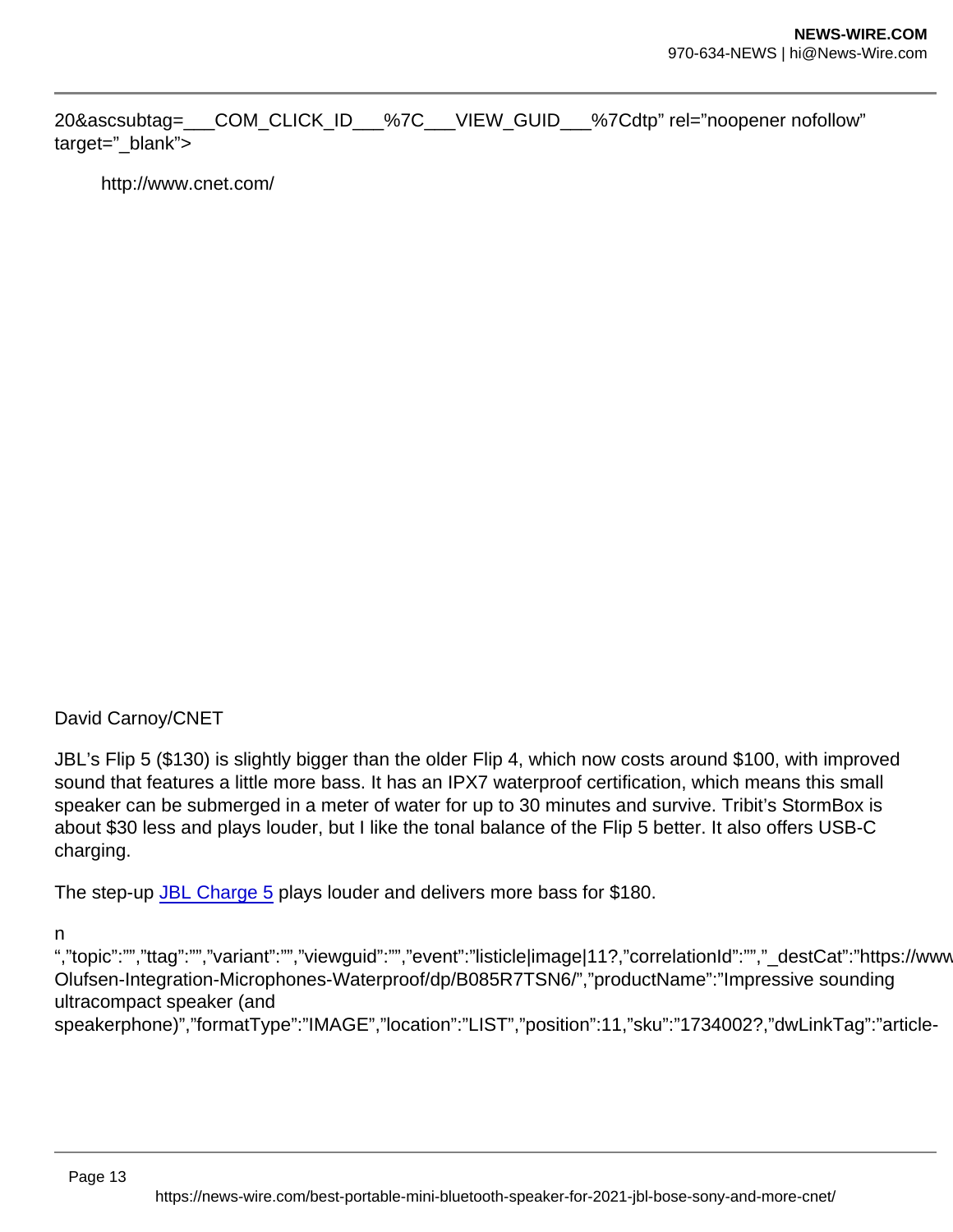body|listicle|image","selector":"#article-body #listicle-f65637e7-0c1b-4968-930a-b3e1556ed653 .itemImage"}}" data-omitnoreferrer="http://www.cnet.com/" href="https://assoc-

redirect.amazon.com/g/r/https://www.amazon.com/Bang-Olufsen-Integration-Microphones-Waterproof/dp/B085R7TSN6/?tag=cnet-buy-button-

20&ascsubtag=\_\_\_COM\_CLICK\_ID\_\_\_%7C\_\_\_VIEW\_GUID\_\_\_%7Cdtp" rel="noopener nofollow" target="\_blank">

http://www.cnet.com/

David Carnoy/CNET

Bang & Olufsen has upgraded its dome-shaped aluminum-clad A1 speaker with improved battery life, better speakerphone performance (it now has a three-microphone array) and slightly improved sound. It's not only the smallest wireless speaker from the Danish company, but also the most affordable at \$241 (you can get it in gray for \$219).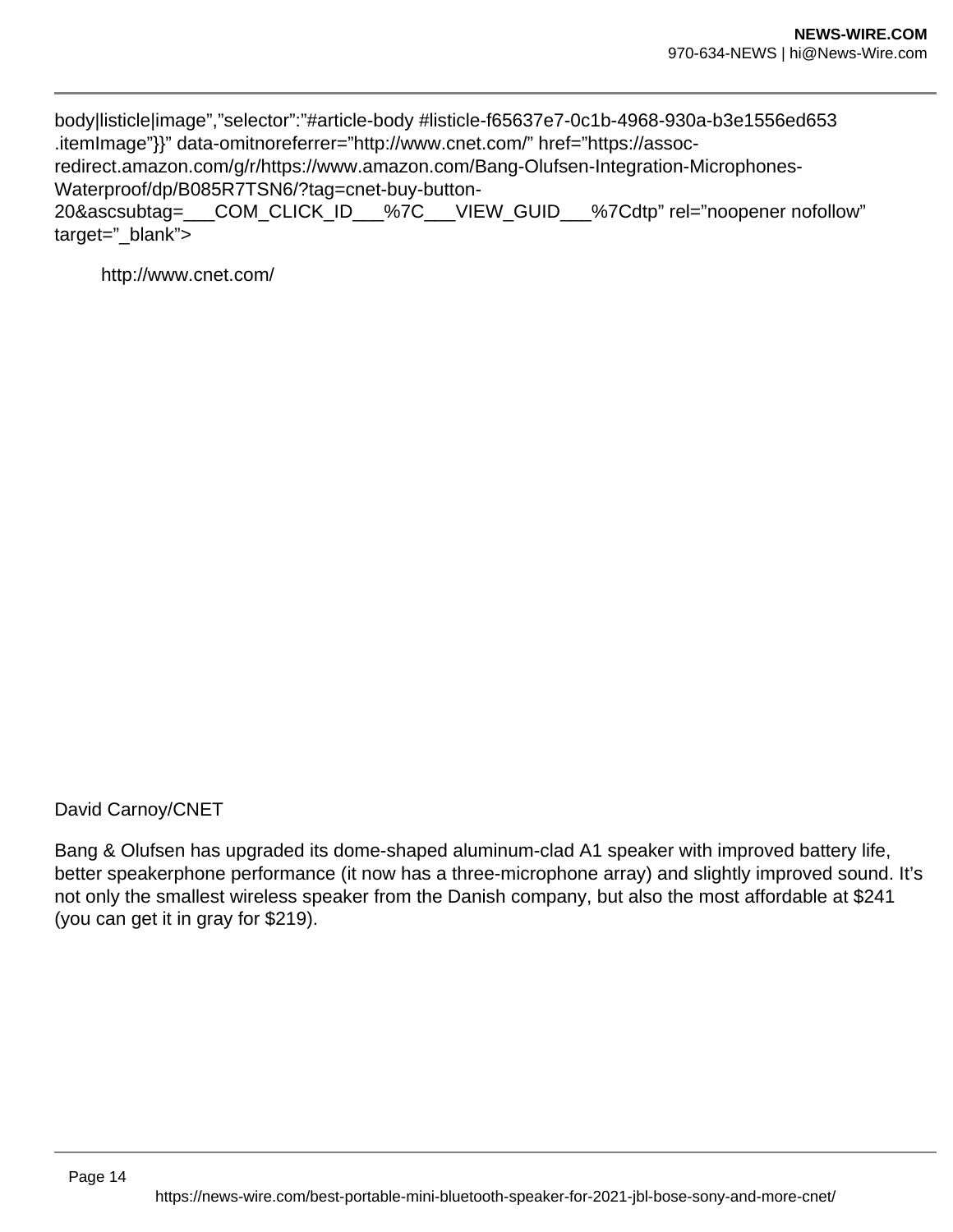While the speaker drivers remain the same, the Qualcomm chipset that powers the speaker has been upgraded (the speaker uses Bluetooth 5.1), bumping the sound quality up a tad, particularly at higher volumes, with better digital signal processing. It remains one of the best-sounding mini Bluetooth speaker models, with richer more tonally balanced sound than other Bluetooth speakers its size — and it should sound good, considering its elevated price point.

It's also worth noting that the A1 has multipoint Bluetooth pairing so you can connect this to your PC and smartphone at the same time and easily switch back and forth between the two if a call comes in on your phone. Additionally, the speaker is Alexa-enabled, meaning you can activate Amazon's voice assistant by just saying "Alexa."

Battery life is rated at up to 18 hours at 50% volume (the earlier A1 didn't live up to its battery life claims, but this number is more accurate) and if you can afford it, you can link two A1 speakers to create a stereo pair. The speaker is waterproof with an IP67 rating that allows it to be submerged briefly in shallow water.

n

","topic":"","ttag":"","variant":"","viewguid":"","event":"listicle|image|12?,"correlationId":"","\_destCat":"https://www SRS-XB13-Waterproof-Bluetooth-Exclusive/dp/B09217NGD1/","productName":"Best mini cannister-style speaker","formatType":"IMAGE","location":"LIST","position":12,"sku":"SRS-XB13L","dwLinkTag":"articlebody|listicle|image","selector":"#article-body #listicle-d8c9e5e6-0954-49b6-84f0-d5df829e05e2 .itemImage"}}" data-omitnoreferrer="http://www.cnet.com/" href="https://assocredirect.amazon.com/g/r/https://www.amazon.com/Sony-SRS-XB13-Waterproof-Bluetooth-Exclusive/dp/B09217NGD1/?tag=cnet-buy-button-20&ascsubtag=\_\_\_COM\_CLICK\_ID\_\_\_%7C\_\_\_VIEW\_GUID\_\_\_%7Cdtp" rel="noopener nofollow" target="\_blank">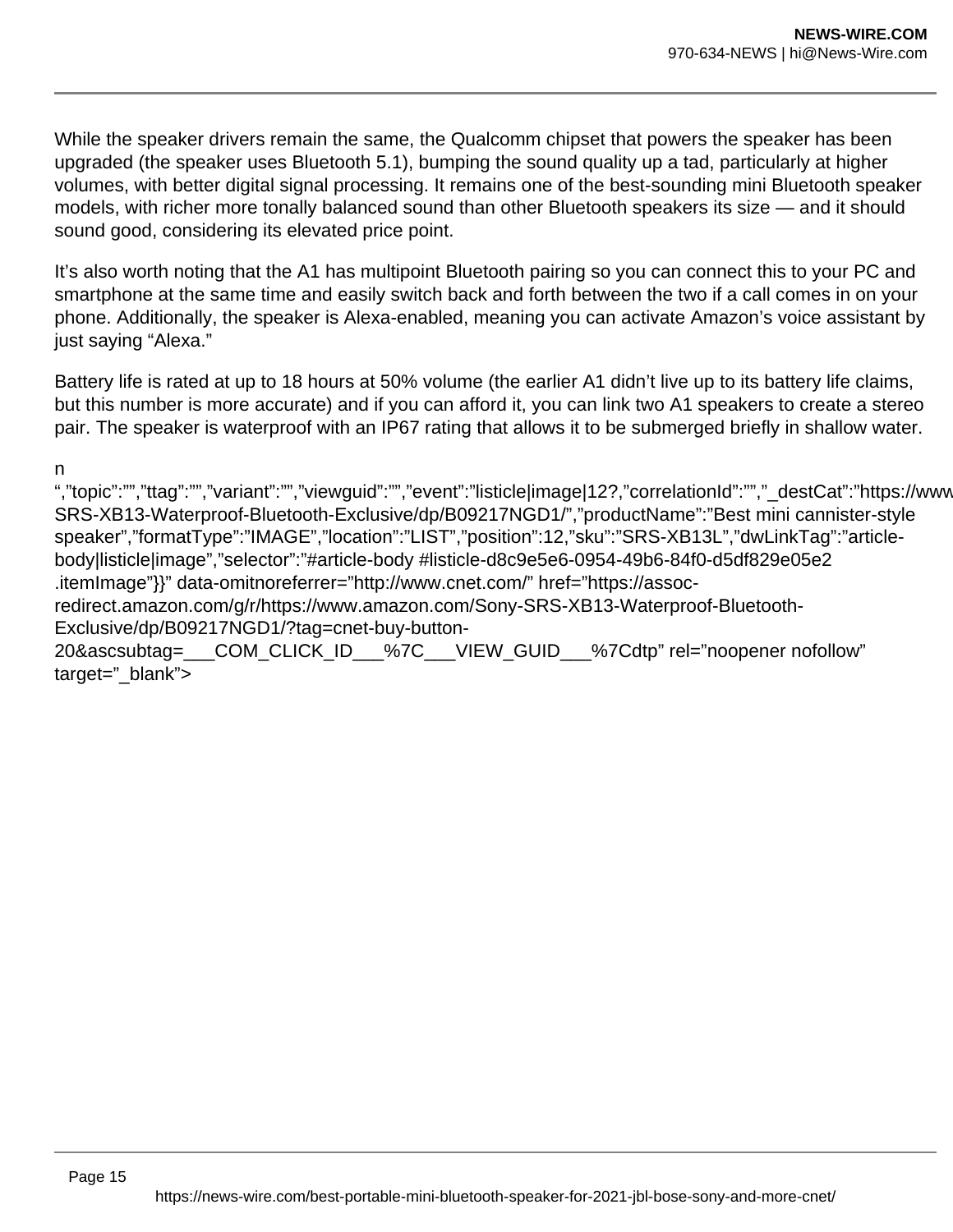http://www.cnet.com/

David Carnoy/CNET

I've long been a fan of Sony's smallest Bluetooth speaker, which has been modestly upgraded for 2021 with some design refinements and slightly improved sound. This model is both dust- and waterproof with an IP67 certification and is rated for 16 hours of battery life at moderate volume levels (it has USB-C charging, while the older XB12 didn't). The speaker plays bigger than you'd think for its small size, with some punch to its bass, but it can only output so much sound — yes, it has its limitations. If you add a second XB13, you can get stereo sound.

The XB13 is available in multiple color options and includes a strap so you can attach it to various objects. It also has speakerphone capabilities with an integrated microphone. It lists for \$60, but should be sporadically discounted later in 2021.

## [Read our Sony SRS-XB01 review](https://www.cnet.com/reviews/sony-srs-xb01-review/).

n

","topic":"","ttag":"","variant":"","viewguid":"","event":"listicle|image|13?,"correlationId":"","\_destCat":"https://www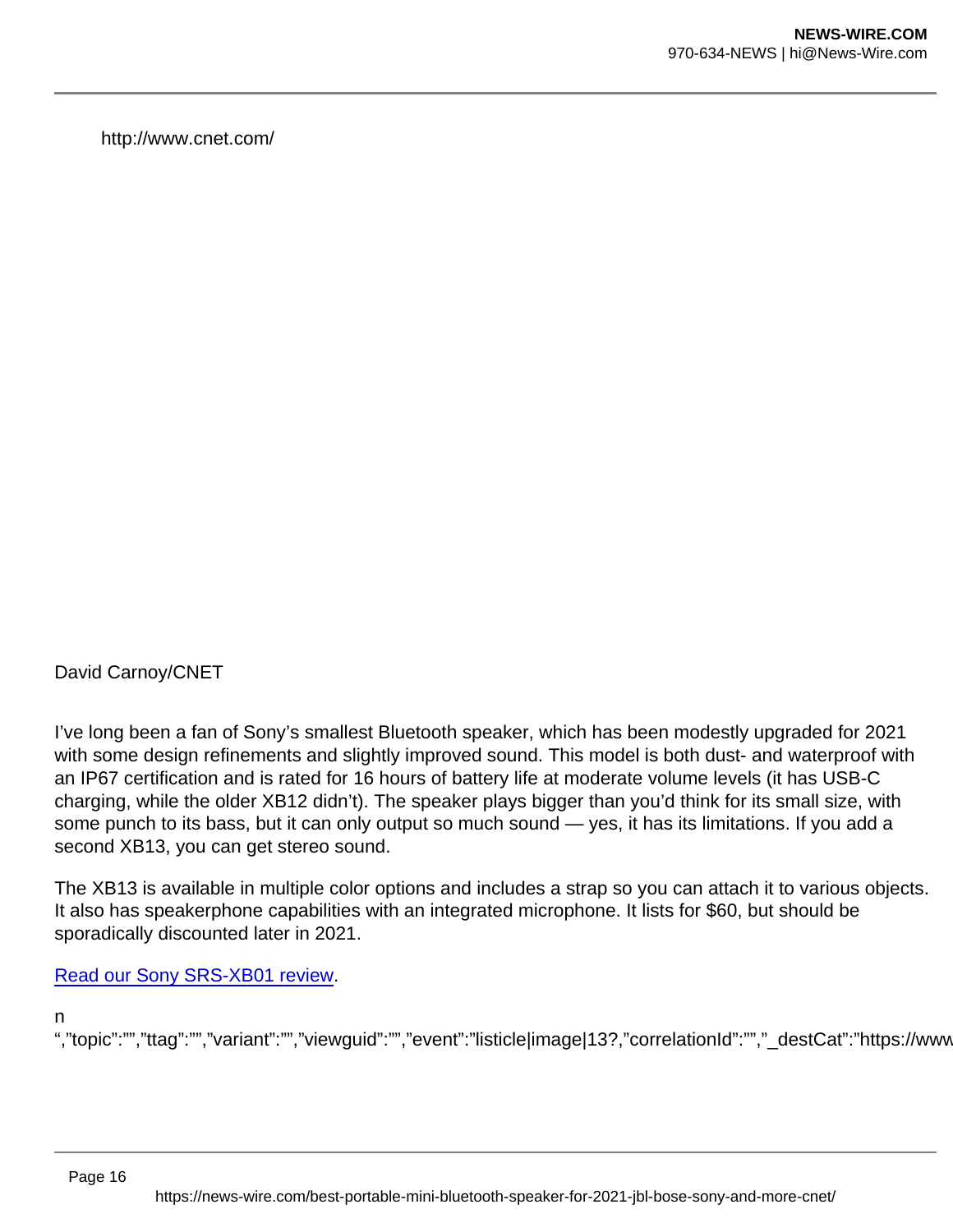ears-wonderboom-2-portable-bluetooth-speaker-deep-

space/6344800.p?skuId=6344800?,"productName":"Most

durable","formatType":"IMAGE","location":"LIST","position":13,"sku":"984-000839?,"dwLinkTag":"articlebody|listicle|image","selector":"#article-body #listicle-45a8a1cf-e6fe-47c3-b1da-7a7459736728

.itemImage"}}" data-omitnoreferrer="http://www.cnet.com/" href="https://shop-

links.co/link/?url=https%3A%2F%2Fwww.bestbuy.com%2Fsite%2Fultimate-ears-wonderboom-2-portablebluetooth-speaker-deep-

space%2F6344800.p%3FskuId%3D6344800&publisher\_slug=cnet&article\_name=best%20portable%20mini' portable-mini-bluetooth-speaker%2F&exclusive=1&u1=cn-\_\_\_COM\_CLICK\_ID\_\_\_-dtp" rel="noopener nofollow" target=" blank">

http://www.cnet.com/

David Carnoy/CNET

We liked Ultimate Ears' original [Wonderboom Bluetooth speaker](https://www.cnet.com/reviews/ue-wonderboom-review/), which sounded good for its compact size and was also waterproof. Now the company has released the [Wonderboom 2,](https://ultimate-ears.dubn.net/c/159047/500013/8590?subId1=cn-___COM_CLICK_ID___-dtp&sharedId=cnet&u=https://www.ultimateears.com/en-us/wireless-speakers/wonderboom-2.html) which is a touch bigger than the original and sounds slightly better, with more bass and a special Outdoor Boost mode that boosts treble.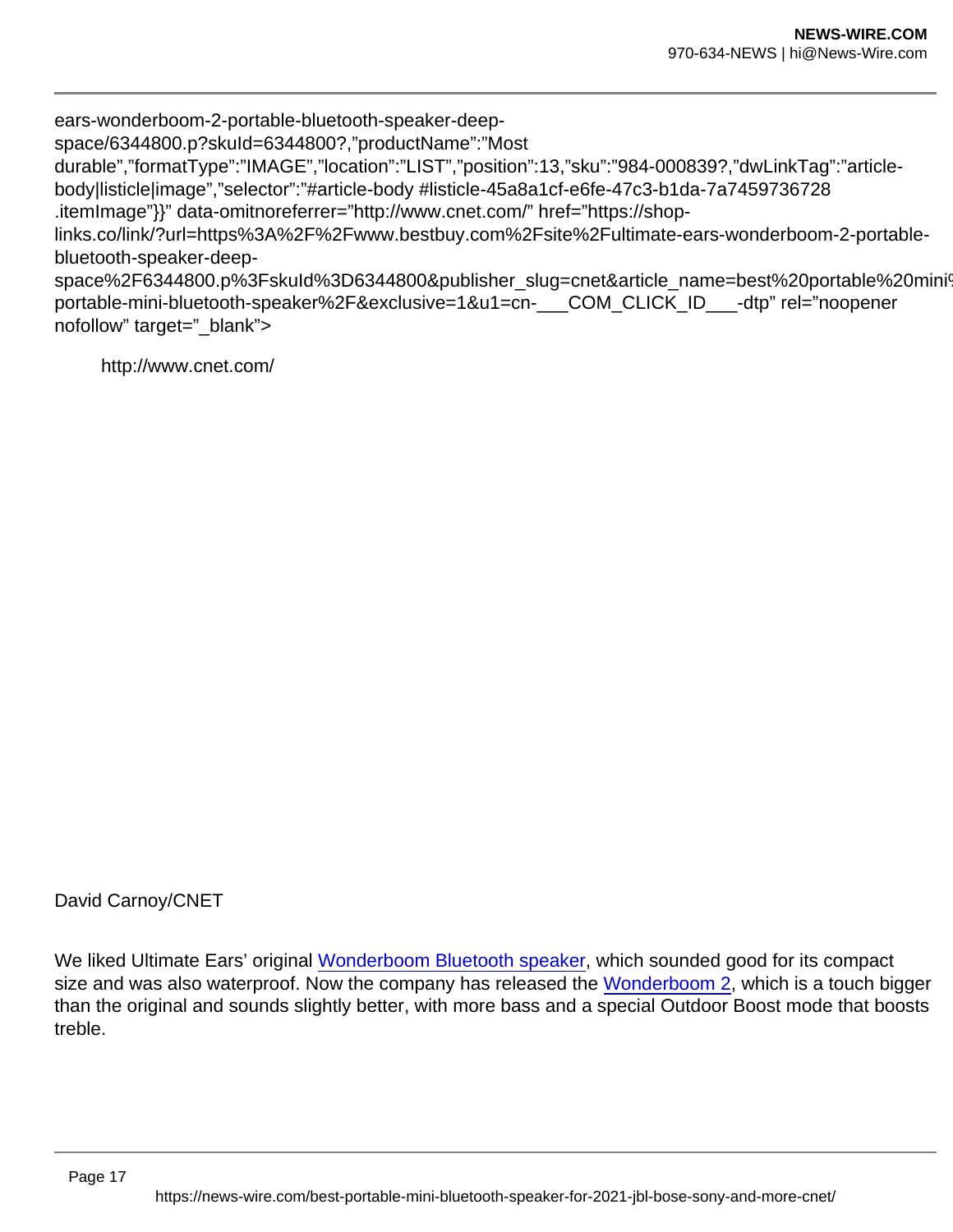Like its predecessor, the fully waterproof Wonderboom 2 is a compact speaker that carries a list price of \$100 but sometimes sells for a little less. What's different is the IP67 rating that means it's dust-proof, more shock-resistant and also able to float. It also has 30% better battery life — up to 13 hours at moderate volume levels, according to Ultimate Ears — and you can link two together to create a stereo sound pairing by simply pressing a button on each speaker.

[Read our UE Wonderboom review.](http://www.cnet.com/reviews/ue-wonderboom-review/)

n

","topic":"","ttag":"","variant":"","viewguid":"","event":"listicle|image|14?,"correlationId":"","\_destCat":"https://www value","formatType":"IMAGE","location":"LIST","position":14,"sku":"BTS20?,"dwLinkTag":"articlebody|listicle|image","selector":"#article-body #listicle-7dd4b32e-c4ef-40d4-bcfb-3fa563c5a713 .itemImage"}}" data-omitnoreferrer="http://www.cnet.com/" href="https://assocredirect.amazon.com/g/r/https://www.amazon.com/dp/B07594HZ6Y?tag=cnet-buy-button-20&ascsubtag=\_\_\_COM\_CLICK\_ID\_\_\_%7C\_\_\_VIEW\_GUID\_\_\_%7Cdtp" rel="noopener nofollow" target="\_blank">

http://www.cnet.com/

Sarah Tew/CNET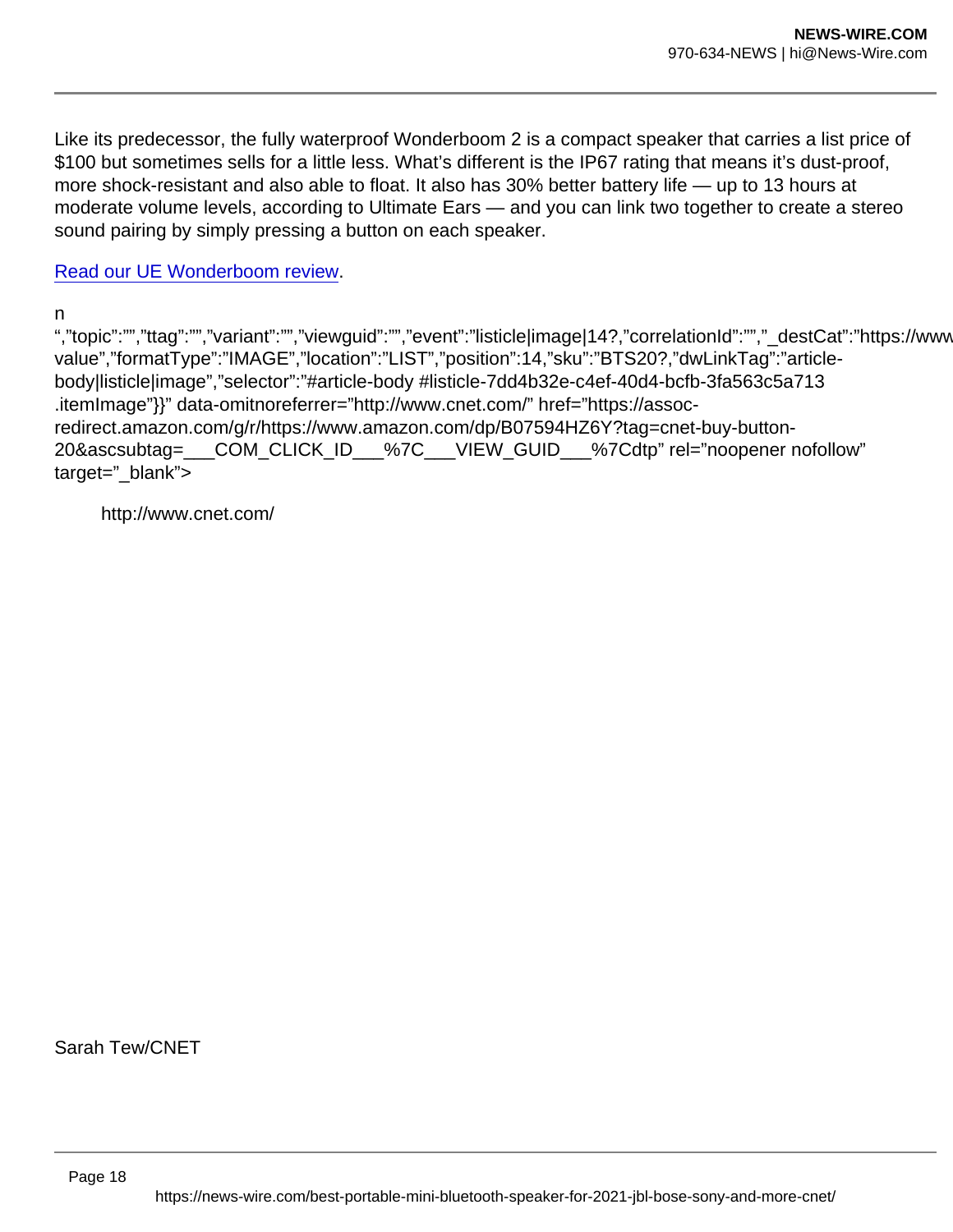n

","topic":"","ttag":"","variant":"","viewguid":"","event":"listicle|image|15?,"correlationId":"","\_destCat":"https://www Bluetooth-Speaker-Portable-Waterproof/dp/B0784ZQFHZ","productName":"Cheaper alternative to Flip 5?,"formatType":"IMAGE","location":"LIST","position":15,"sku":"","dwLinkTag":"articlebody|listicle|image","selector":"#article-body #listicle-13929125-c329-4965-b0b5-6e1ed6181d21 .itemImage"}}" data-omitnoreferrer="http://www.cnet.com/" href="https://assocredirect.amazon.com/g/r/https://www.amazon.com/Tribit-Bluetooth-Speaker-Portable-Waterproof/dp/B0784ZQFHZ?tag=cnet-buy-button-20&ascsubtag=\_\_\_COM\_CLICK\_ID\_\_\_%7C\_\_\_VIEW\_GUID\_\_\_%7Cdtp" rel="noopener nofollow" target=" blank">

http://www.cnet.com/

Sarah Tew/CNET

Tribit's StormBox speaker looks like a cross between a UE and a JBL speaker. We suspect that's not an accident. Fully waterproof, it costs about \$50 less than the JBL Flip 5 and produces bigger sound and has up to 20 hours of battery life. Tribit's XSound speakers are probably a better value, but the Stormbox is more stylish. It also has a rechargeable li-ion battery able to power up to 20 hours of continuous playtime.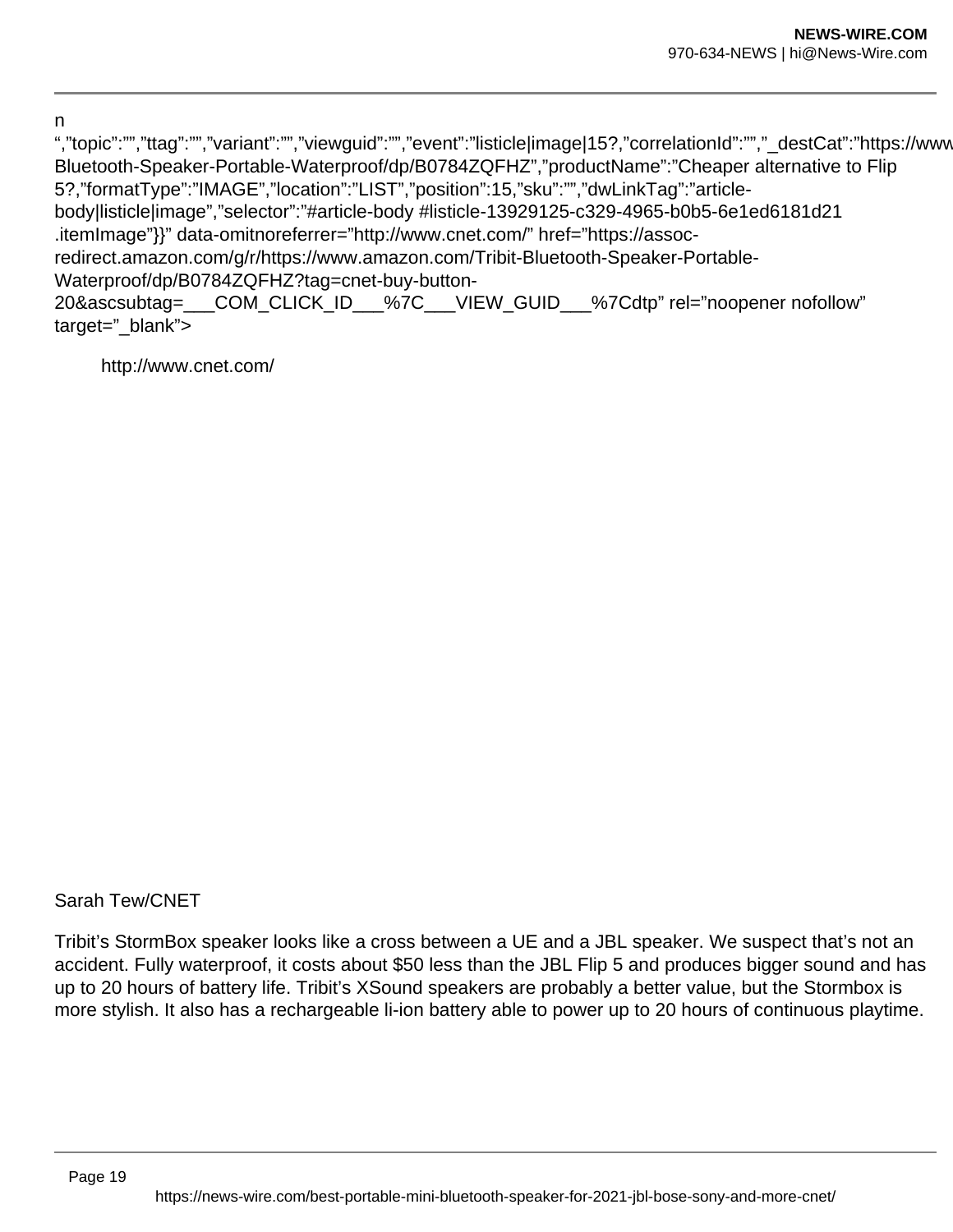n

","topic":"","ttag":"","variant":"","viewguid":"","event":"listicle|image|16?,"correlationId":"","\_destCat":"https://www Portable-Bluetooth-Waterproof-S1001BT/dp/B07ZYYRSBZ/","productName":"Big bass for its size","formatType":"IMAGE","location":"LIST","position":16,"sku":"","dwLinkTag":"articlebody|listicle|image","selector":"#article-body #listicle-0d23c0fb-efde-4706-8ded-4b81771403c4 .itemImage"}}" data-omitnoreferrer="http://www.cnet.com/" href="https://assocredirect.amazon.com/g/r/https://www.amazon.com/1MORE-Portable-Bluetooth-Waterproof-S1001BT/dp/B07ZYYRSBZ/?tag=cnet-buy-button-20&ascsubtag=\_\_\_COM\_CLICK\_ID\_\_\_%7C\_\_\_VIEW\_GUID\_\_\_%7Cdtp" rel="noopener nofollow" target="\_blank">

http://www.cnet.com/

Sarah Tew/CNET

1More is known for its well-priced in-ear headphones. But its first Bluetooth speaker is also quite decent. Its strength is its bass performance for a speaker this size. While this mini speaker doesn't have the clarity of the Flip 5 or UE Wonderboom, its bass has a bigger sound. It can be laid flat or hung vertically using a built-in lanyard. I preferred its sound when the speaker was facing me (not up).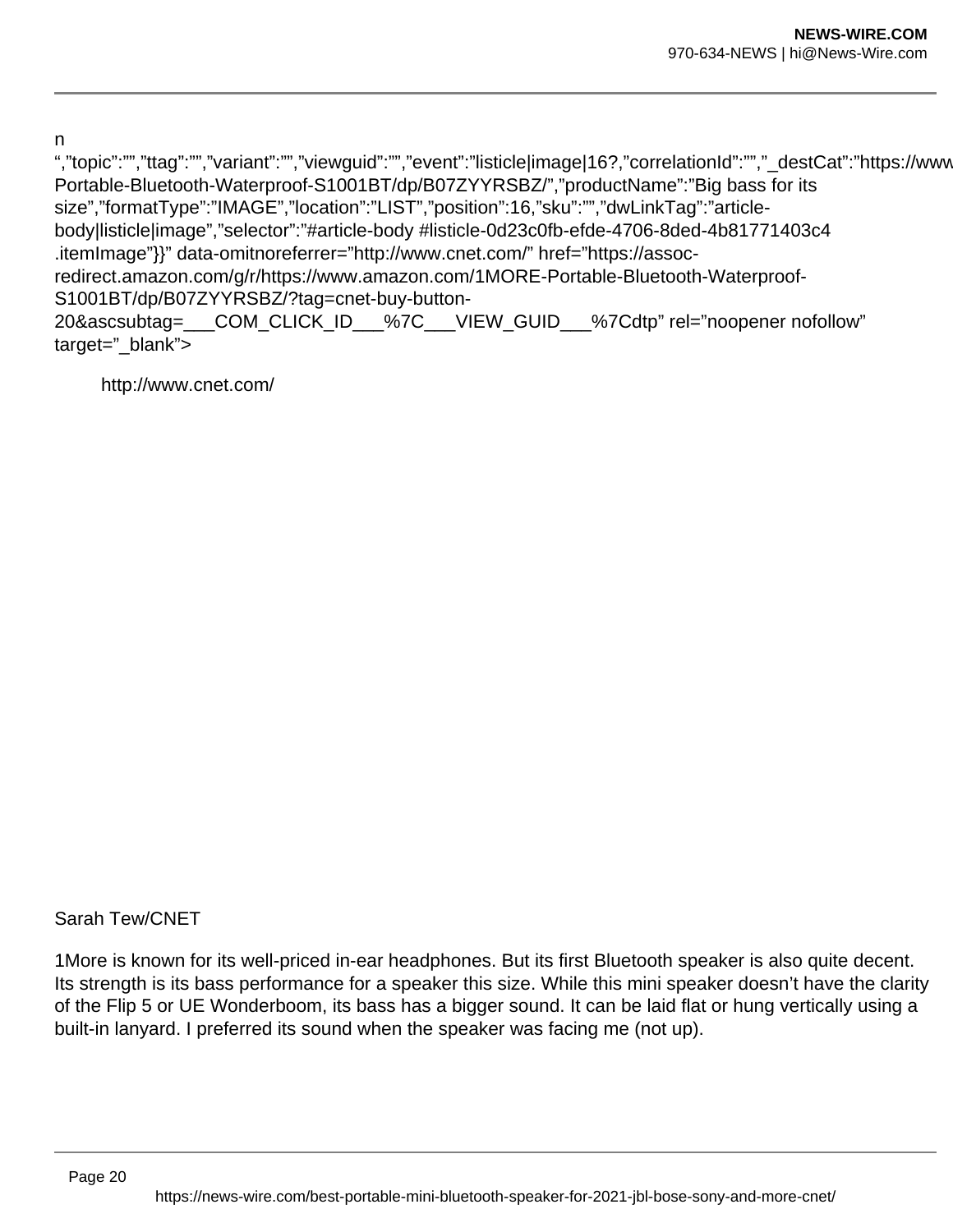The speaker lists for \$100, but Amazon is currently selling it for \$69.

n

","topic":"","ttag":"","variant":"","viewguid":"","event":"listicle|image|17?,"correlationId":"","\_destCat":"https://www Angle-Ultra-Hi-Quality-Splashproof/dp/B073BVWRSP","productName":"Solid bargain model","formatType":"IMAGE","location":"LIST","position":17,"sku":"OontZ Angle 3 ULTRA Black","dwLinkTag":"article-body|listicle|image","selector":"#article-body #listicle-2ce89fd1-a3c3-4615 ae6c-7fa95bfdcfd7 .itemImage"}}" data-omitnoreferrer="http://www.cnet.com/" href="https://assocredirect.amazon.com/g/r/https://www.amazon.com/OontZ-Angle-Ultra-Hi-Quality-Splashproof/dp/B073BVWRSP?tag=cnet-buy-button-20&ascsubtag=\_\_\_COM\_CLICK\_ID\_\_\_%7C\_\_\_VIEW\_GUID\_\_\_%7Cdtp" rel="noopener nofollow"

target="\_blank">

http://www.cnet.com/